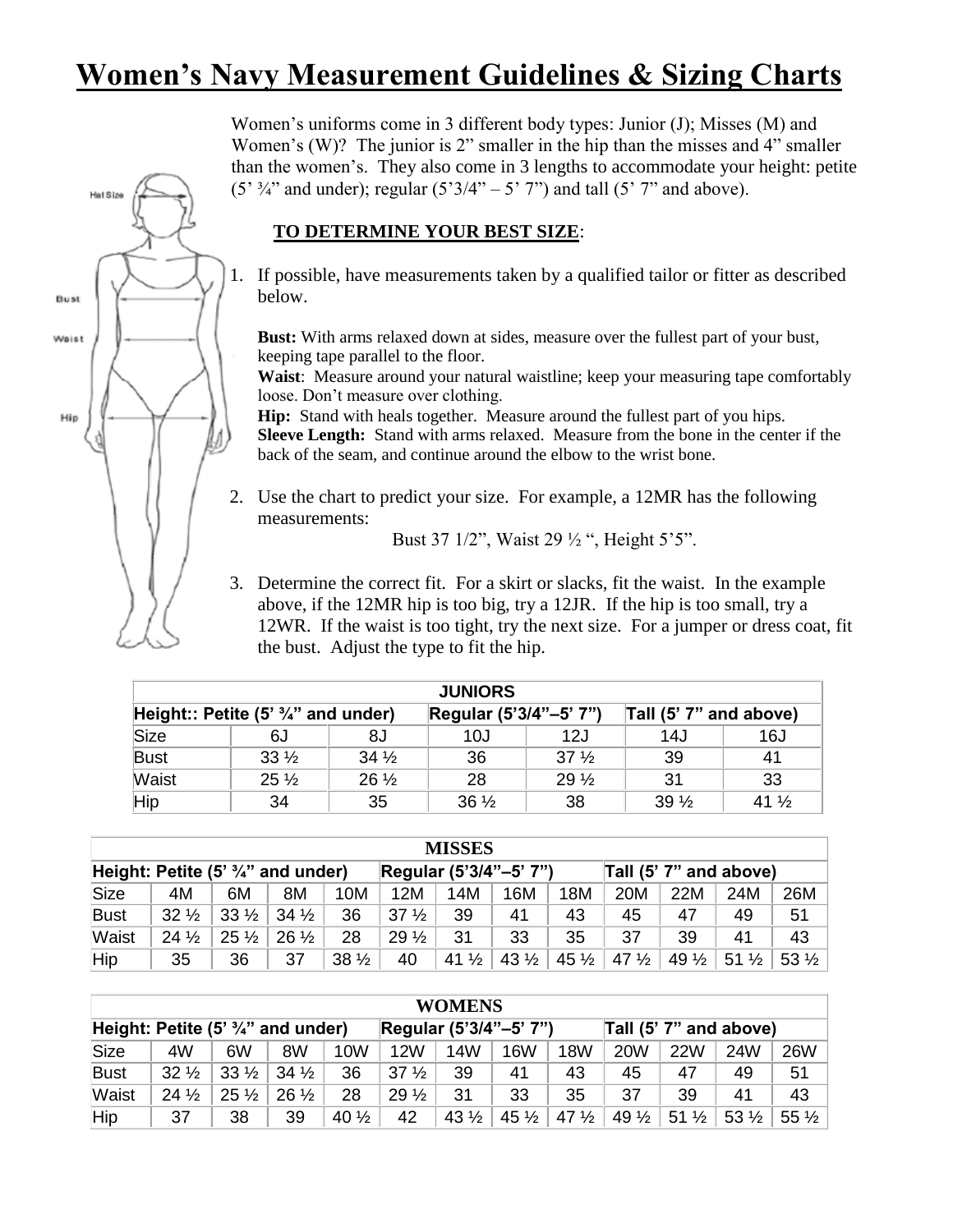## **How to Measure for Women's Hats**

Women's hats are sized by the actual circumference of the head in inches and comes in sizes 20, 20½, 21, 21½, etc. Measure as shown in Figure below.



| If Hat Size is | <b>Garrison Cap</b><br>Size Will Be |  |  |  |
|----------------|-------------------------------------|--|--|--|
| 20             | 6 3/8                               |  |  |  |
| 20 1/2         | 61/2                                |  |  |  |
| 21             | 65/8                                |  |  |  |
|                | 6 3/4                               |  |  |  |
| 21 1/2         | 6 7/8                               |  |  |  |
| 22             | 7                                   |  |  |  |
|                | 71/8                                |  |  |  |
| 22 1/2         | 7 1/4                               |  |  |  |
| 23             | 73/8                                |  |  |  |
| 23 1/2         | 71/2                                |  |  |  |
|                | 75/8                                |  |  |  |
| 24             | 7 3/4                               |  |  |  |
| 24 1/2         | 7 7/8                               |  |  |  |
|                | 8                                   |  |  |  |

### **How to Measure for Men's Hats and Garrison Cap Conversion**

Men's hats are sized numerically by whole numbers and fraction (1/8, ¼, ½, etc.) Measure the circumference of the head as shown in the figure above and divide by 3.125 to get an estimated size. Use the table below to choose the right cover size.

| If Hat Size is | <b>Cover Size</b><br>Will Be… |  |  |  |
|----------------|-------------------------------|--|--|--|
| 6 3/8          | XS                            |  |  |  |
| $6\frac{1}{2}$ | XS                            |  |  |  |
| 6 5/8          | S                             |  |  |  |
| $6\frac{3}{4}$ | S                             |  |  |  |
| 67/8           | S                             |  |  |  |
| 7              | М                             |  |  |  |
| 71/8           | М                             |  |  |  |
| 7 1/4          | М                             |  |  |  |
| 7 3/8          | L                             |  |  |  |
| $7\frac{1}{2}$ | L                             |  |  |  |
| 75/8           | L                             |  |  |  |
| $7\frac{3}{4}$ | XL                            |  |  |  |
| 77/8           | XL                            |  |  |  |
| 8              | XL                            |  |  |  |